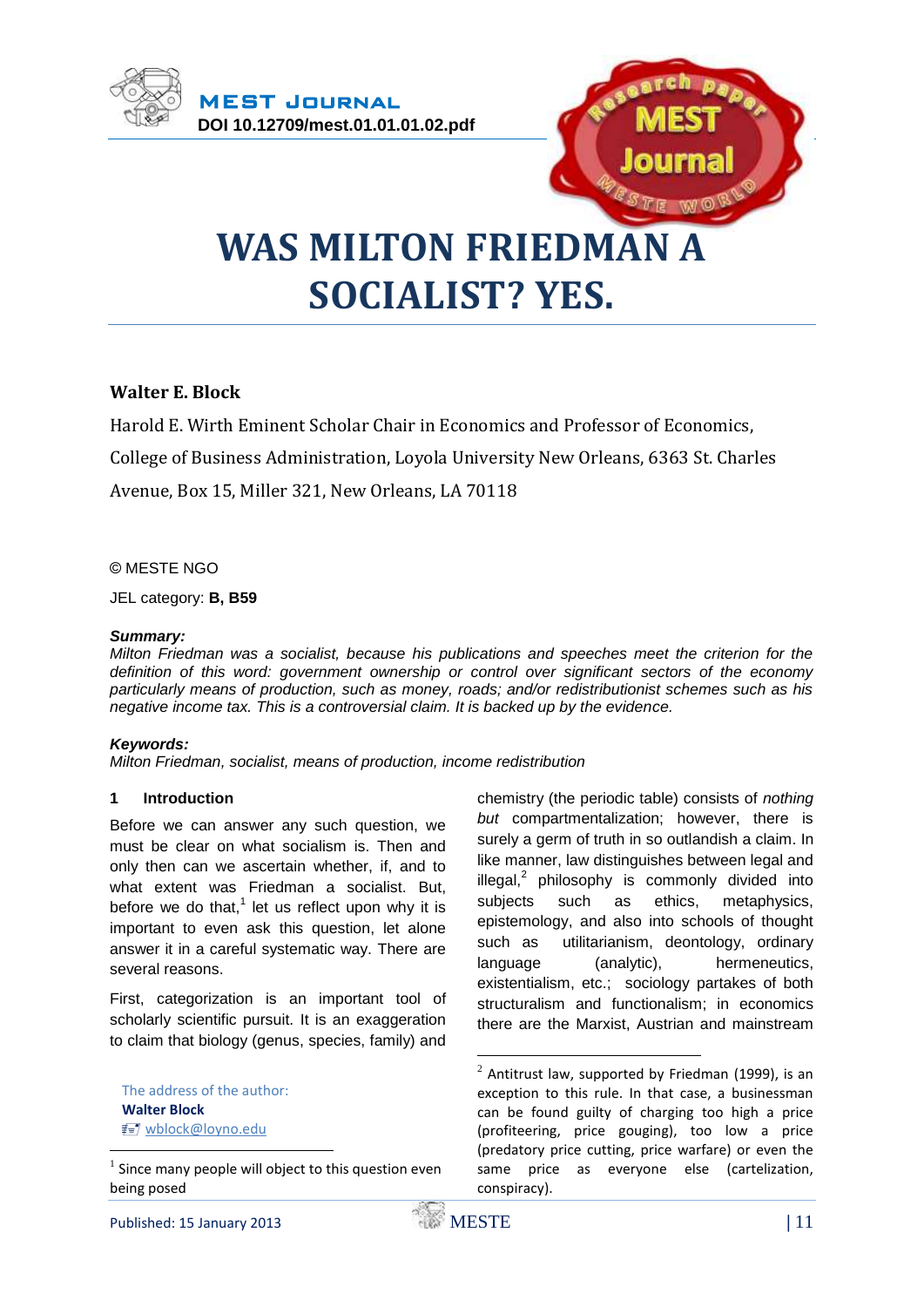or neoclassical schools of thought; in psychology there are Jungians, Rogerians, Freudians, behavioralists, etc. With all this plethora, is the distinction between socialists and capitalists, alone, to be ignored? Hardly.

A second reason for the present inquiry is that Milton Friedman is known far and wide as a supporter of capitalism, free enterprise, private property rights, etc. Summers (2006) said Friedman's great popular contribution was "in convincing people of the importance of allowing free markets to operate." Here is a similar quote: "(Milton Friedman) advocated minimizing the role of government in a free market as a means of creating political and social freedom" (Donahue, 2007). Here is another: "Milton Friedman was the twentieth century's most prominent advocate of free markets" (Anon, The concise encyclopedia of economics - Milton Friedman (1912 - 2006), 2008). Here is what he said about himself (Friedman M., 1999) in this regard: "... a believer in the pursuit of self-interest in a competitive capitalist system." According to Doherty (2012), Friedman self-describes as a person "who...preach[es] laissez faire." Can it be that such a description is justified? Or is it the case that the very opposite is far nearer to the truth? The very title of the present essay exhibits the viewpoint on this matter of the present author.

Third, enquiring minds want to know the truth about this issue because in all too many cases, critics of the free enterprise system are likely to say that even Milton Friedman supports some governmental program or other. You, therefore, in not agreeing with this scholar, place yourself outside the realm of responsible discourse. If Friedman, however, is the socialist I claim he is, then this rejoinder is no longer open to the explicit enemies of economic freedom; all such accusations against true libertarians would be at one fell swoop defanged. This, alone, would render the present inquiry justified.

In section 2 of this paper we base our analysis on the assumption that socialism is defined in terms of governmental ownership of the means of production." Section 3 is given over to assessing Friedman's role in terms of the "from each… to each" definition of socialism. The role

of section 4 is to deal with objections to our thesis. We conclude in section 5.

## **2 Socialism: state ownership of capital goods**

So we now return to our initial question: what is socialism?<sup>3</sup> The most technical and perhaps the most accurate definition of this concept is, Government ownership of all of the means of production, e.g., capital goods. States Mises (2009): "My own definition of Socialism, as a policy which aims at constructing a society in which the means of production are socialized, is in agreement with all that scientists have written on the subject." The U.S.S.R., North Korea, Cuba, China, many countries in Eastern Europe and Asia before, during and after World War II would qualify under this definition. Clearly, Friedman cannot be a socialist in this sense, since large parts of his career were spent inveighing *against* precisely these types of institutional arrangements.

But, there are socialists, and then there are socialists. Suppose a nation's government owns not 100% of all capital goods, but 90%, 80%, 70%, etc. It what point does such a country cease being socialist, and begin its move toward a mixed economy? The point is that there is a continuum (Block & Barnett II, Continuums, 2008.) in this measurement, as there is in many others.<sup>4</sup> States Hoppe (Hoppe, The Economics and Ethics of Private Property: Studies in Political Economy and Philosophy. Second Edition., 2006) in this regard: "Socialism must be conceptualized as an institutional interference with or aggression against private property and private property claims…(Capitalism) on the other hand, is a social system based on the explicit recognition of private property and of nonaggressive, contractual exchanges between

<sup>1</sup> <sup>3</sup> Socialism may be broken down into its voluntary and coercive strands. In the former case, there are the nunnery, convent, kibbutz, commune, collective, syndicalist, cooperatives, monastery, abbey, priory, friary, religious community; in the latter, the economies of socialist countries such as Cuba, North Korea, the USSR, Nazi Germany, etc. We will use the word "socialism" in the latter understanding throughout this paper.

<sup>&</sup>lt;sup>4</sup> Is a person tall? Short? It all depends.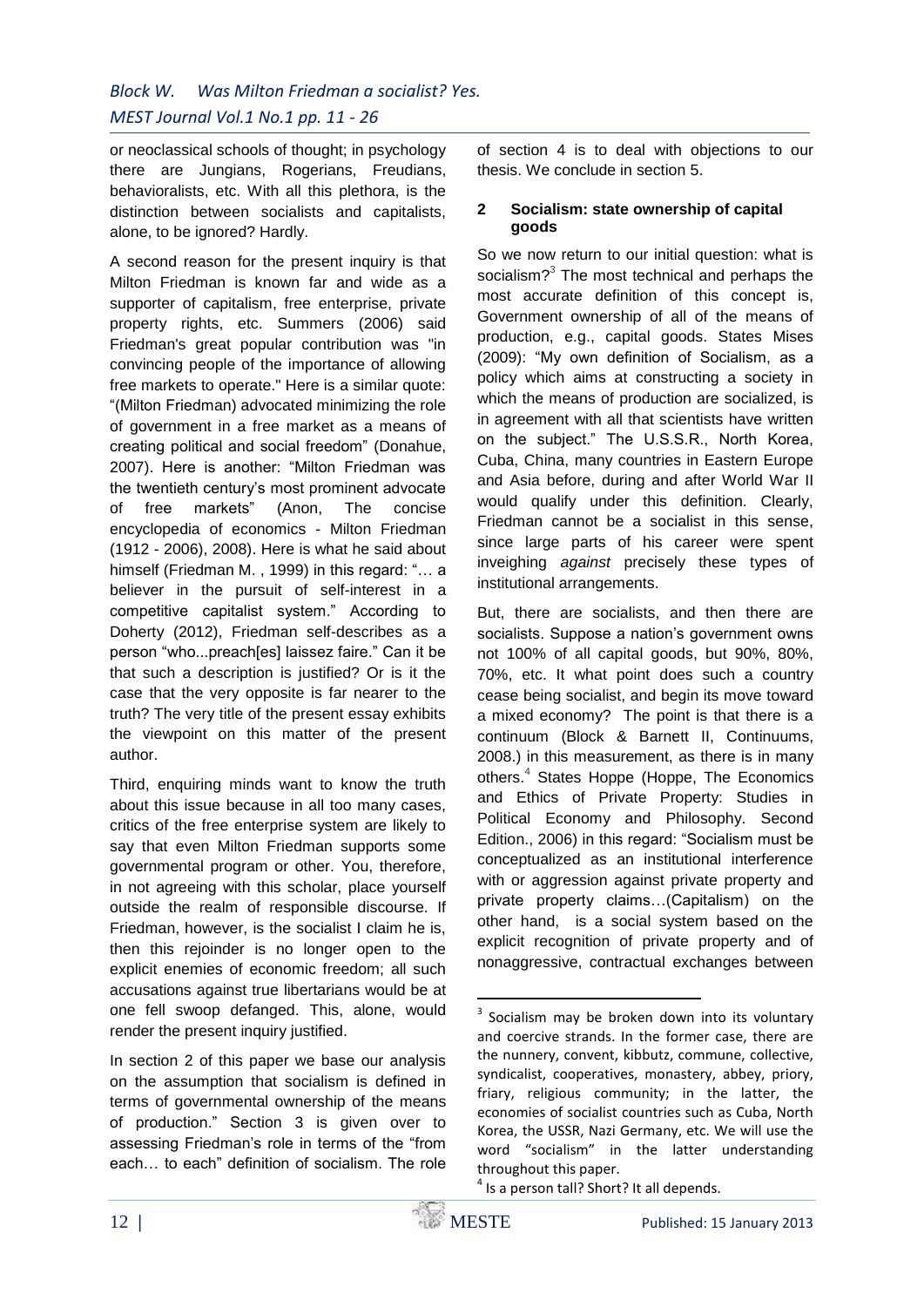private property owners." In like manner, whether a scholar such as Friedman is a socialist or not, depends upon where on this spectrum he lies, in terms of what percentage of capital goods he wants the government to own.

However, outright explicit ownership is only a first approximation. Ludwig Wittgenstein was walking down the street with Norman Malcolm. The first philosopher said to the second, I'll give you these trees, provided you do nothing to them, nor prevent the previous owner from doing anything he pleases with them. $5$  The point is, there is ownership, and then there is ownership. Or, to put this in other words, control is what ownership is all about. The Nazi *socialist* government was not extreme in its explicit *ownership* of the means of production. But that version of socialism, that is, fascism, was earmarked by implicit state ownership, or control, of capital goods. The pertinent question then becomes, To what extent did Friedman advocate government ownership *or control* of the means of production.

*Let us list the ways.* 

1

First and foremost, this economist supported the Federal Reserve System all throughout his professional life.<sup>6</sup> That organization of course does not *own* the money stock, but it certainly controls it.<sup>7</sup> Friedman was an inveterate hater of the gold standard, denigrating its advocates as "gold bugs." In the view of Rothbard (Rothbard, Milton Friedman Unraveled, 1971 [2002]): "… Milton Friedman is a radical advocate of cutting all current ties, however weak, with gold, and going onto a total and absolute fiat dollar standard, with all control vested in the Federal Reserve System." Whenever people were free to choose,<sup>8</sup> they chose gold as their money, and sometimes silver. The "gold standard" is, then, properly characterized as free market money. Friedman is clearly on the socialist side of this very important means of production.

Friedman was a road socialist. He favored $9$ government ownership and control over the nation's highways and streets (Seagraves, 2008)

seems like an "end" to the Fed if its role is merely transferred to other organs of government. It cannot be denied that Friedman did explicitly support the "end the fed" movement. He stated: *"Any system which gives so much power and so much discretion to a few men, [so] that mistakes -- excusable or not -- can have such far reaching effects, is a bad system. It is a bad system to believers in freedom just because it gives a few men such power without any effective check by the body politic -- this is the key political argument against an independent central bank. . .To paraphrase Clemenceau: money is much too serious a matter to be left to the Central Bankers."* (Friedman M. , 2012A)

 $7$  For the view that money is a capital good, see Barnett and Block (2005A).

<sup>&</sup>lt;sup>5</sup> Here is the exact quote (Malcolm, 2001, p. 29): "On one walk he 'gave' to me each tree that we passed, with the reservation that I was not to cut it down or do anything to it, or prevent the previous owners from doing anything to it: with these reservations it was henceforth *mine*." I owe this cite to David Gordon.

 $<sup>6</sup>$  It cannot be denied that he was disappointed with</sup> the fact that the Fed did not follow anything like his famous 3% rule, but he did not join Ron Paul (2010) in calling for the entire elimination of this organization, root and branch. Doherty (2012) gives an alternative view: "Despite his earlier statement that government paper currency monopolies were necessary, as this book's 1984 essay 'Freezing High-Powered Money' shows, the later Friedman was as radical as Ron Paul in his opposition to the Fed. Friedman called for elimination of the Federal Reserve's role in 'determining the quantity of money' and says its regulatory and service role to the banking system 'could, if desired, be continued, preferably by combining it with the similar roles of the FDIC.' In other words, End the Fed!" It hardly

However, Friedman's ending of the fed is of a very different variety than that of a Ron Paul or a Murray Rothbard. The latter wanted not merely to "end the fed" but to call a halt to *any* government involvement in the monetary stock. Friedman wanted not so much to *end* the fed as to rein it in, *limit* it to following his 3% rule for monetary increase.

 $8$  This of course is the title of Friedman (1980), and also his television series (Friedman M. , 2012B). But, we can see that Friedman's advocacy of "freedom to choose" is a rather limited one.

 $9$  This claim is based on an informal debate I had with Milton Friedman at a Liberty Fund Conference, sometime in the 1980s. However, for an alternative perspective, see Friedman and Boorstin (1951). See also Lindsey (2006).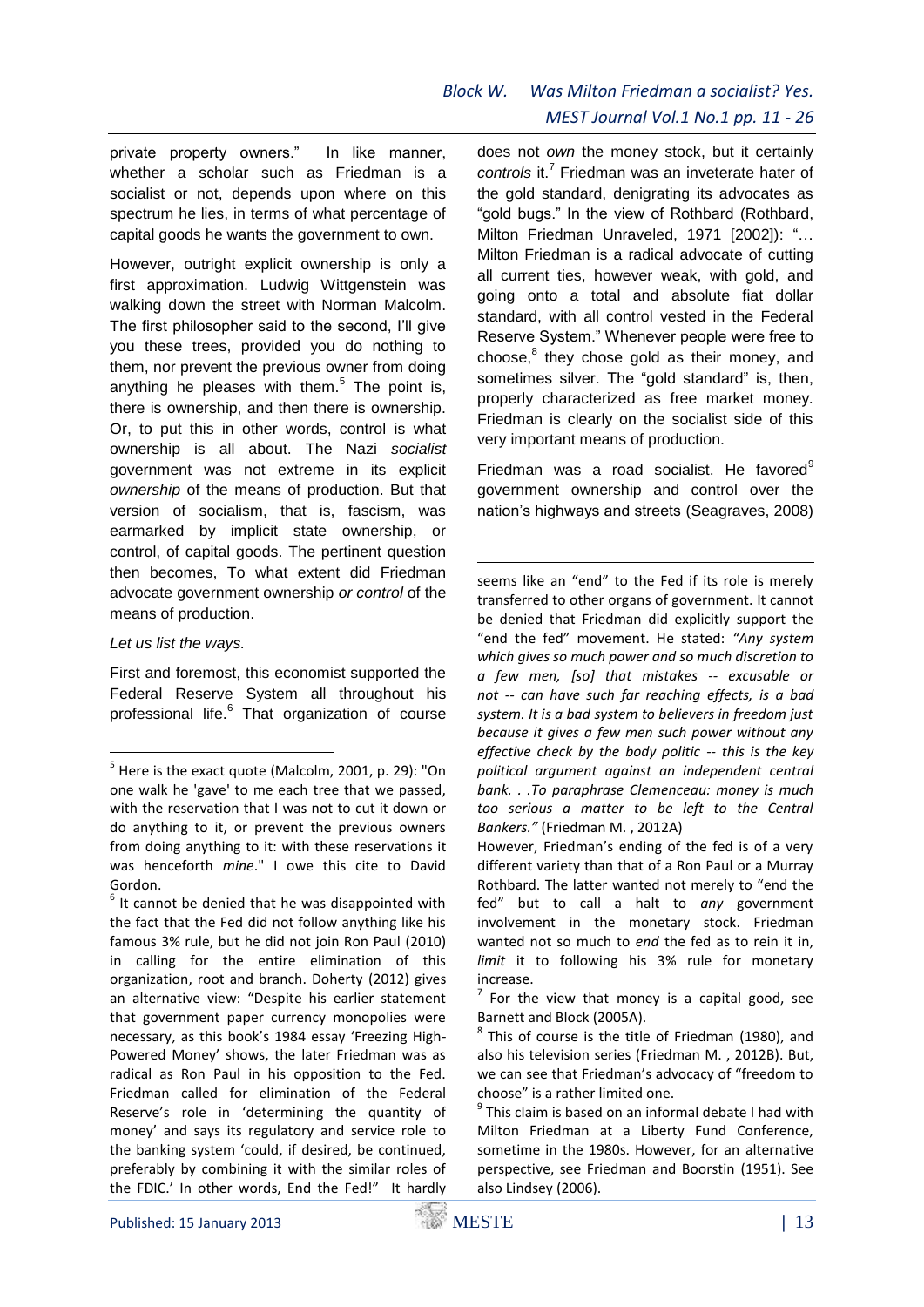These are clearly capital goods. $10$  As such, this opinion of his further qualifies him as a socialist. Nor did Friedman support the full and entire conversion of all public schools to private hands. Rather, he urged that the state maintain *ownership* of these facilities and *control* them through a voucher system. If that is not support for governmental ownership and/or control over the means of production, then nothing is.

Another socialist and disastrous<sup>11</sup> policy of Friedman's (1962) was to support the concept of "neighborhood effects." This is the idea that since we all affect each other, this constitutes a market failure, and justifies government intervention into the economy. Rothbard (Rothbard, Milton Friedman Unraveled, 1971 [2002]) explains:

"Friedman maintains that it is legitimate for the government to interfere with the free market whenever anyone's actions have 'neighborhood effect.' Thus, if A does something which will benefit B, and B does not have to pay for it, Chicagoites consider this a 'defect' in the free market, and it then becomes the task of government to 'correct' that defect by taxing B to pay A for this 'benefit.'

"It is for this reason that Friedman endorses government supplying funds for mass education, for example; since the education of kids is supposed to benefit other people, then the government is allegedly justified in taxing these people to pay for these 'benefits.' (Once again, in this area, Friedman's pernicious influence has been in trying to make an inefficient State operation far more efficient; here he suggests replacing unworkable public schools by public voucher payments to parents – thus leaving intact the whole concept of tax-funds for mass education.)"

Prof. Friedman also favored eminent domain, the forceful takeover of private property by government, at prices, if any, set by the latter. This is hardly in keeping with the tenets of laissez faire capitalism, which is predicated on

 $11$  I repeat myself here.

*voluntary* exchanges, not coercive ones. According to Northrup (2003, p. 494)

"Milton Friedman provided the theoretical basis for eminent domain … he described the forced removal of particular urban neighborhoods and their populations as a necessary plan for the improvement of the entire city. According to Friedman, as local governments selected neighborhoods for purposes of redevelopment, a decrease in low income housing led to the displacement of poor populations. But the social consequences for slum residents translated into gains for the greater community as luxury apartments and commercial buildings replaced dilapidated buildings…"

Now, it is indeed true that Friedman is in "good company" on this matter, in that virtually all economists, politicians and city planners would agree with his assessment. But, that will not deflect in the slightest the charge that he is a socialist on this issue.

## **3 Socialism: from each, to each**

There is another definition of socialism against which we will now measure the contribution of Friedman. It is not as technically correct as the one we have been utilizing in our examination, but, is also mentioned in the literature: "from each according to his ability, to each according to his needs" (Polya, 2007) (Pena, 2011) (Marx, 1875). This is certainly in keeping with Hoppe (2006): "… there must then exist varying types and degrees of socialism and capitalism, i.e., varying degrees to which private property rights are respected or ignored. Societies are not simply capitalist or socialist. Indeed, all existing societies are socialist to some extent." For, surely, forcing rich people to give their hardearned money to those poorer than themselves would be a prime instance of disrespecting or ignoring private property rights.

How does Friedman measure up to socialism in this regard? Very well, unfortunately.<sup>12</sup> His negative income tax fits this bill to a "T." Certainly, it constitutes a coercive transfer of funds from those with great ability to those

1

 $10$  Rothbard (1997) to the contrary notwithstanding. In his view, anything owned by the government must necessarily be a consumer, not a capital good. For a critique, see Barnett and Block (2009A).

<sup>&</sup>lt;sup>12</sup> Fortunately, from the perspective of the thesis of the present paper.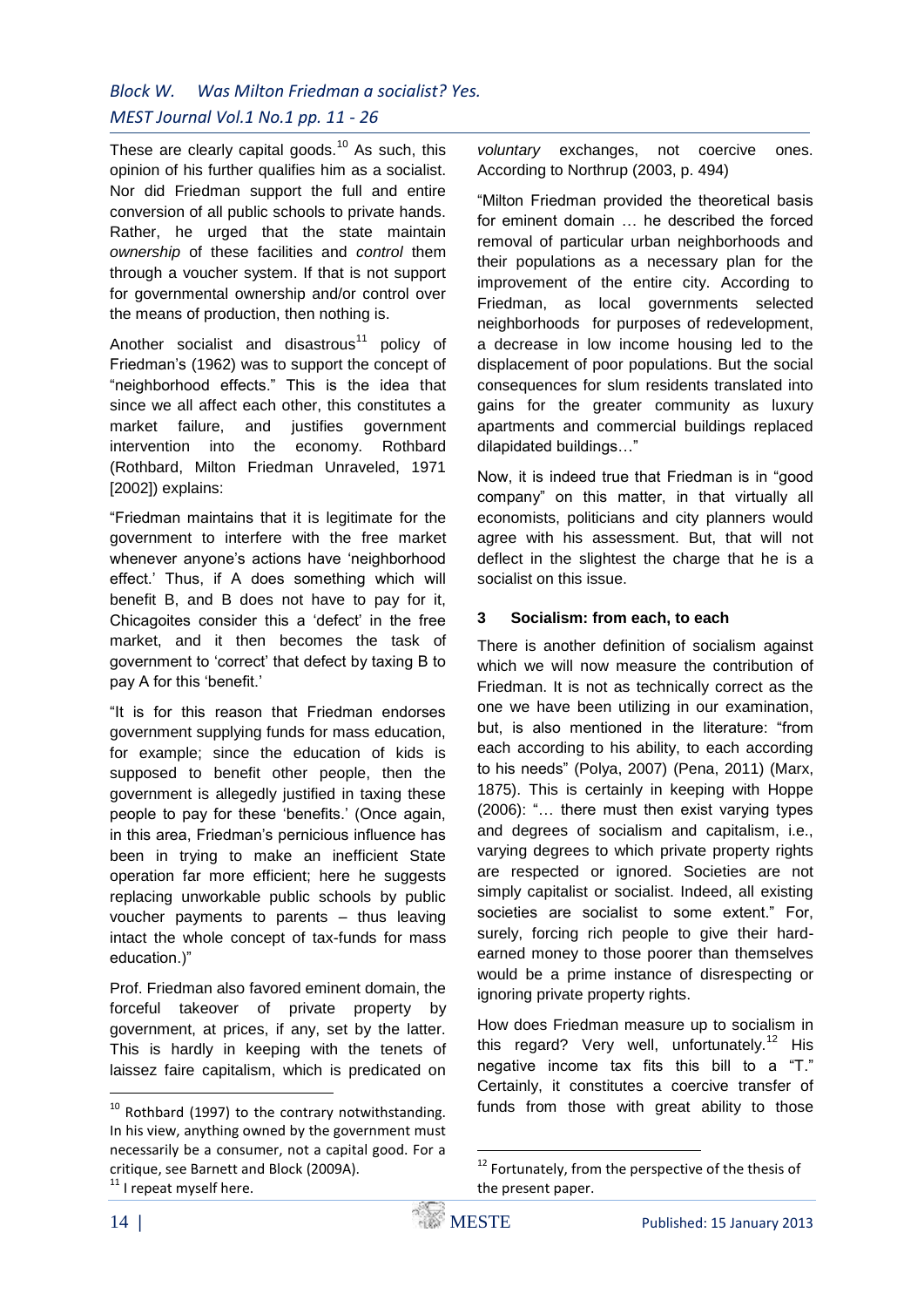presumably in need. What, precisely, is the negative income tax? According to Allen (1993):

"The idea of a negative income tax (NIT) is commonly thought to have originated with economist Milton Friedman, who advocated it in his 1962 book, *Capitalism and Freedom…*

"In its purest form a NIT promised a revolution in American social policy. Gone would be the intrusive and costly welfare bureaucracy, the pernicious distinctions between 'worthy' and 'unworthy' recipients, the perverse disincentives for work effort and family formation. The needy would, like everyone else, simply file annual—or perhaps quarterly—income returns with the Internal Revenue Service. But unlike other filers who would make payments to the IRS, based on the amount by which their incomes exceeded the threshold for tax liability, NIT beneficiaries would receive payments ('negative taxes') from the IRS, based on how far their incomes fell below the tax threshold.

"The NIT would thus be a mirror image of the regular tax system. Instead of tax liabilities varying positively with income according to a tax rate schedule, benefits would vary inversely with income according to a negative tax rate (or benefit-reduction) schedule. If, for example, the threshold for positive tax liability for a family of four was, say, \$10,000, a family with only \$8,000 of annual income would, given a negative tax rate of 25 percent, receive a check from the Treasury worth \$500 (25 percent of the \$2,000 difference between its \$8,000 income and the \$10,000 threshold). A family with zero income would receive \$2,500."

One difficulty with this proposal is that it would reduce at least the perceived need for charity from the rich in behalf of the poor, and, presumably, actual donations. Another is that it would further incentivize people to declare themselves poverty stricken, and even to act so as to bring about this result.<sup>13</sup> A further difficulty is that it would entrench "welfare rights" into the tax code, as those with less earnings than the

cutoff point would have a "right" to their "negative tax."<sup>14</sup> It is perhaps for these sorts of reasons that Ludwig von Mises dramatically rejected this idea. He is famous for walking out of the first Mont Pelerin Society meeting in 1947 in a huff, stating: "You're all a bunch of socialists" in response to a discussion of the NIT, and other such coercive income redistribution schemes.<sup>15</sup>

#### **4 Objections**

#### **4.1 Changes over time.**

According to this objection, the leopard has changed its spots. Friedman may have been a socialist early in his career, but he "grew in office," and was much less so later on. There is some truth to this.<sup>16</sup> A much younger Milton Friedman was active in propagating the withholding tax (Rothbard, 2002); an older one actually apologized for this socialistic initiative (Friedman & Friedman, 1998).

Something similar seems to have occurred with antitrust. States Friedman (1999):

"My own views about the antitrust laws have changed greatly over time. When I started in this

1

 $13$  Supply curves slope in an upward direction. The more that is paid for a good or service the more of it there will be ceteris paribus, and this applies to poverty as much as to anything else.

<sup>14</sup> Lind ( 2012 ); Mullat (2012); Rothbard (1971 [2002]). The title of the former, and its source, is especially telling, given the overall thesis of the present paper. Charles Murray, a "libertarian" of the Friedmanesque variety, makes the point that "not only would people receive money they need, others would [not] know you are receiving money" (RB, 2012). But from a truly libertarian perspective, this would count as an argument *against* the NIT, not in favor of it.

 $15$  See on this Kaza (1997), Memehunter (2012), Ebenstein (2012). According to Milton Friedman: "The story I remember best happened at the initial Mont Pelerin meeting when he (Ludwig von Mises) got up and said, "You're all a bunch of socialists." We were discussing the distribution of income, and whether you should have progressive income taxes. Some of the people there were expressing the view that there could be a justification for it" (Wiki, 2012). <sup>16</sup> Mitt Romney has been considered a weathervane of politics, in that he has changed his mind on so many, many issues. See on this: (Romney, 2012); (Huntsman, 2011); (TiMT, 2012); (Saletan, 2012).

In like manner, although certainly to a lesser extent, all of these changes have rendered Milton Friedman a weathervane of political economy.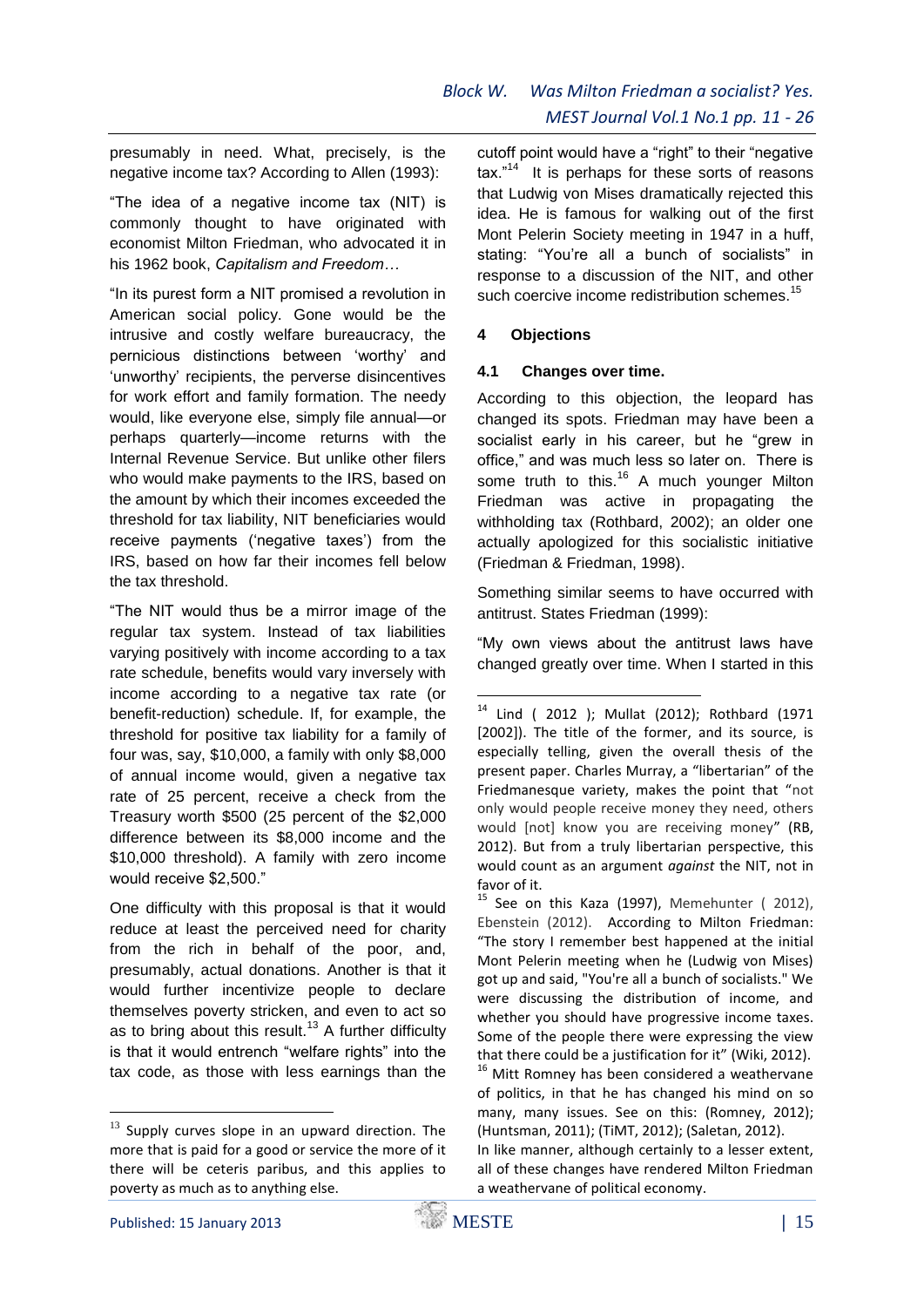business, as a believer in competition, I was a great supporter of antitrust laws; I thought enforcing them was one of the few desirable things that the government could do to promote more competition. But as I watched what actually happened, I saw that, instead of promoting competition, antitrust laws tended to do exactly the opposite, because they tended, like so many government activities, to be taken over by the people they were supposed to regulate and control. And so over time I have gradually come to the conclusion that antitrust laws do far more harm than good and that we would be better off if we didn't have them at all, if we could get rid of them."

But this is not a root and branch attack on antitrust, of the sort taken by true libertarians.<sup>17</sup> The strong implication here is that *if* these laws could somehow be modified so that they would *not* "be taken over by the people they were supposed to regulate and control" then Friedman's rejection of them would disappear.<sup>18</sup>

There is one topic upon which it can clearly be denied that Friedman became less socialistic as he aged and presumably "learned his lesson": school vouchers.<sup>19</sup> Until the very end of his life,

 $18$  Doherty (2012) has been taken in by this supposed change of heart on antitrust: "Friedman tells a similar story while eulogizing his best friend and University of Chicago colleague George Stigler, an economist who became more opposed to the very antitrust laws the 1951 Friedman lauded earlier in the book the more he learned about them."

<sup>19</sup> For a critique of school vouchers from a libertarian point of view, see North (1976) (2011); Rockwell (1998), (2000), (2002); Rome and Block (2006); Rothbard (1971 [2002]), (1994), (1995); Salisbury (2003); Vance (1996); Yates (2002A), (2002B); Young and Block ( 1999).

and even after it based upon his inheritance decisions, this socialist was a warm supporter of school vouchers.<sup>20</sup> In his will he left a goodly portion of his wealth to the Friedman Foundation for School Choice. $21$  Another is public (socialist) roads, highways and streets. In Friedman and Boorstin (1951) there are some indications of a free enterprise perspective. Not so in the later period (Seagraves, 2008).

## **4.2 Embarrassment**

Anyone who says Friedman was a socialist will bring embarrassment down upon the heads of all proponents of the free economy and the freedom philosophy. There is some truth in this claim, too. After all, this man is widely known if not as the most radical exponent of capitalism ever, at least among its all-time leaders. Anyone who deprecates this claim will be disrespected. Anyone who goes further and even *asks* if he is a socialist will be dismissed out of hand. And, a low rung in intellectual hell will be reserved for such as the present author who gives a positive answer to this question.

As against this, I am not seeking popularity. Rather, truth. And the evidence I have compiled above requires one and only one response: Friedman was indeed a socialist. Perhaps a moderate one. But a socialist nonetheless.

## **4.3 Context**

Suppose we were to rank all people in the U.S. according to their political economic philosophies in the direction of a free society. We would award a score of 100 to anarcho-capitalists such as Murray Rothbard, Hans Hoppe, Lysander Spooner, Lew Rockwell. We would place in the 99th percentile limited government libertarians such as Ron Paul, Ayn Rand and Andrew Napolitano. We would earmark with a zero all those outright socialists, communists, fascists who favor income redistribution, complete government ownership and/or control over the means of production, such as Htiler, Stalin, Mao,

<u>.</u>

 $17$  (Anderson, et al., 2001); (Armentano, 1999); (Barnett, Block, & Saliba., 2005); (Barnett, Block, & Saliba., 2007); (Barnett & Block, 2005A) (Barnett & Block, 2007); (Block W. , Austrian Monopoly Theory a Critique, 1977A) (Block W. , 1982) (Block W. , 1994); (Block & Barnett., 2009); (Boudreaux & DiLorenzo, 1992); (Costea, 2003); (DiLorenzo T. J., 1996); (DiLorenzo & High., 1988); (High, 1984-1985); (McChesney, 1991); (Rothbard, 2004 [1962]); (Shugart II, 1987); (Smith, 1983); (Tucker, Controversy: Are Antitrust Laws Immoral?, 1998A) (Tucker, 1998B)

<sup>1</sup> <sup>20</sup> (Gillespie, 2005)

<sup>&</sup>lt;sup>21</sup>lts motto is "Advancing Milton & Rose Friedman's vision of school choice for all children." See on (FF). Also see (Friedman M. , 2003)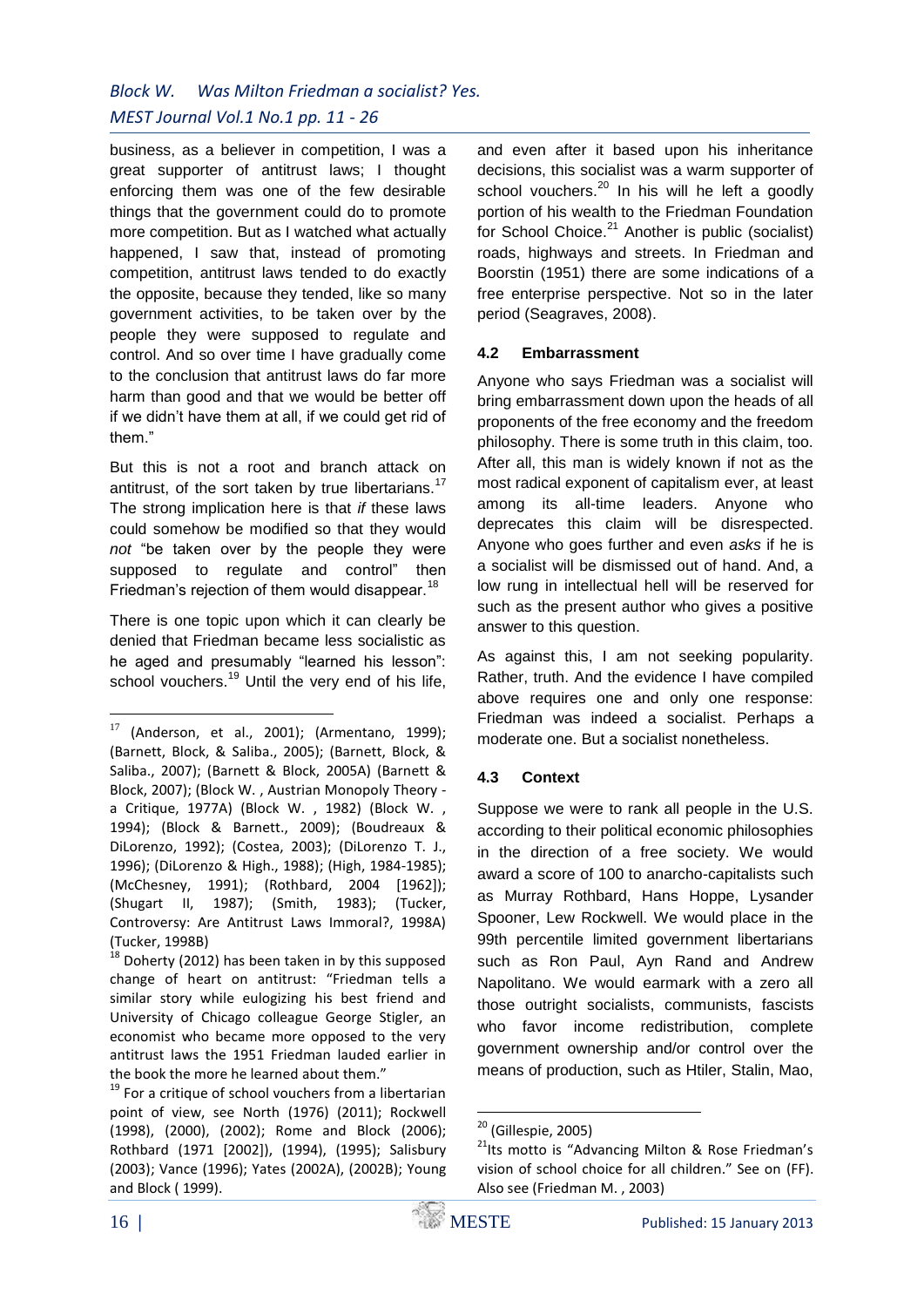Pol Pot. More moderate socialists such as Barack Obama, Bernie Sanders, Bill and Hillary Clinton, Mayor Mike Bloomberg would earn a 5 on our scale, and Republicans of the ilk of Mitt Romney, Newt Gingrich, Rick Santorum, Buddy Roemer, Rick Perry, Michele Bachmann, Herman Cain, Rudy Giuliani, Fred Thompson and Tim Pawlenty a  $7.^{22}$  Where oh where would Milton Friedman rank in such an undertaking? It is difficult to ignore the conclusion that he would score somewhere in the 90s. Let us award him a 96, arguendo. This means he is more capitalist, and thus less socialist that people falling into the 95<sup>th</sup> percentile or lower.<sup>23</sup>

From this two conclusions might be drawn. One, it is silly, it is absurd, it is diabolical, it is the ravings of a madman, to consider such a man a socialist. If Milton Friedman falls into the 96<sup>th</sup> percentile of our socialist-capitalist spectrum in the direction of the latter, then, he *cannot* be characterized as the former. But there is an entirely different way to interpret these statistical assumptions: the entire world is socialist to one degree or another, Milton Friedman along with the rest of his socialist brethren. Just because the entire world has gone crazy, Friedman less so than many others, does not mean that he, too, has not been sucked in to that category.

The first interpretation is a relativistic one: since most people support socialism to a far greater degree than Friedman, he himself is not, cannot be, linked with them; he is not a socialist. Since very, very few people support capitalism to a

greater degree than him, he must be counted as a member of that category.

The second interpretation is objective. I claim it is more scientific. It sets up criteria for socialism in terms of government ownership or *control* of basic resources, and redistributionist income schemes. It notes that Friedman fails this objective test in terms of roads, money, school vouchers, negative income taxes, etc. Therefore he is a socialist.

Let us try to make this case by analogy. Right now, there are objective criteria for an observation being considered a kangaroo. At present, there are relatively few such entities. But suppose a gigantic change took place. Most observations now fit into this category. Say, 96% of all things became kangaroos. According to objective criterion, we would then say 96% of things are kangaroos, 4% of things are not. Period. According to relativist considerations, we would be tempted to say that big, or small, or dark, or light, or otherwise distinguished kangaroos were not really kangaroos. After all, a system that categorizes almost everything as a kangaroo cannot be a helpful one. The purpose of enterprises of this sort is to make *distinctions*. Therefore, we cannot *allow* virtually everything to be a kangaroo.

I suggest this is a good analogy. Yes, Friedman is less socialistic than 96% of people, we presume. According to the relativist viewpoint, he cannot be a socialist. But, according to objective scientific considerations, he most certainly is. From the point of view of making distinctions, it is absolute madness to count Friedman as a socialist. The word will lose virtually all, but not quite all, of its meaning, if we do so. However, from the perspective of maintaining an unwavering yardstick, it is *imperative* to view him in this way. How else can we measure how far to the left we have all moved in terms of economic policy prescriptions, well, most of us, if we do not? Mises, as usual, was correct.

 $22$  In my view, the Republican candidates are somewhat better than the Democrats on economic policy, slightly worse on personal liberties and foreign affairs.

<sup>&</sup>lt;sup>23</sup> Another way of asking this question is, Under whose economic control would I rather live? Milton Friedman's or, pick your favorite GOP candidate from the 2012 election, mentioned above. The obvious answer is this Nobel Prize winning University of Chicago economist. I could count on him to unilaterally declare full free trade with all nations, rid us of occupational licensure, rent control, minimum wages, and hundreds of other such regulations. None of these others would even come close.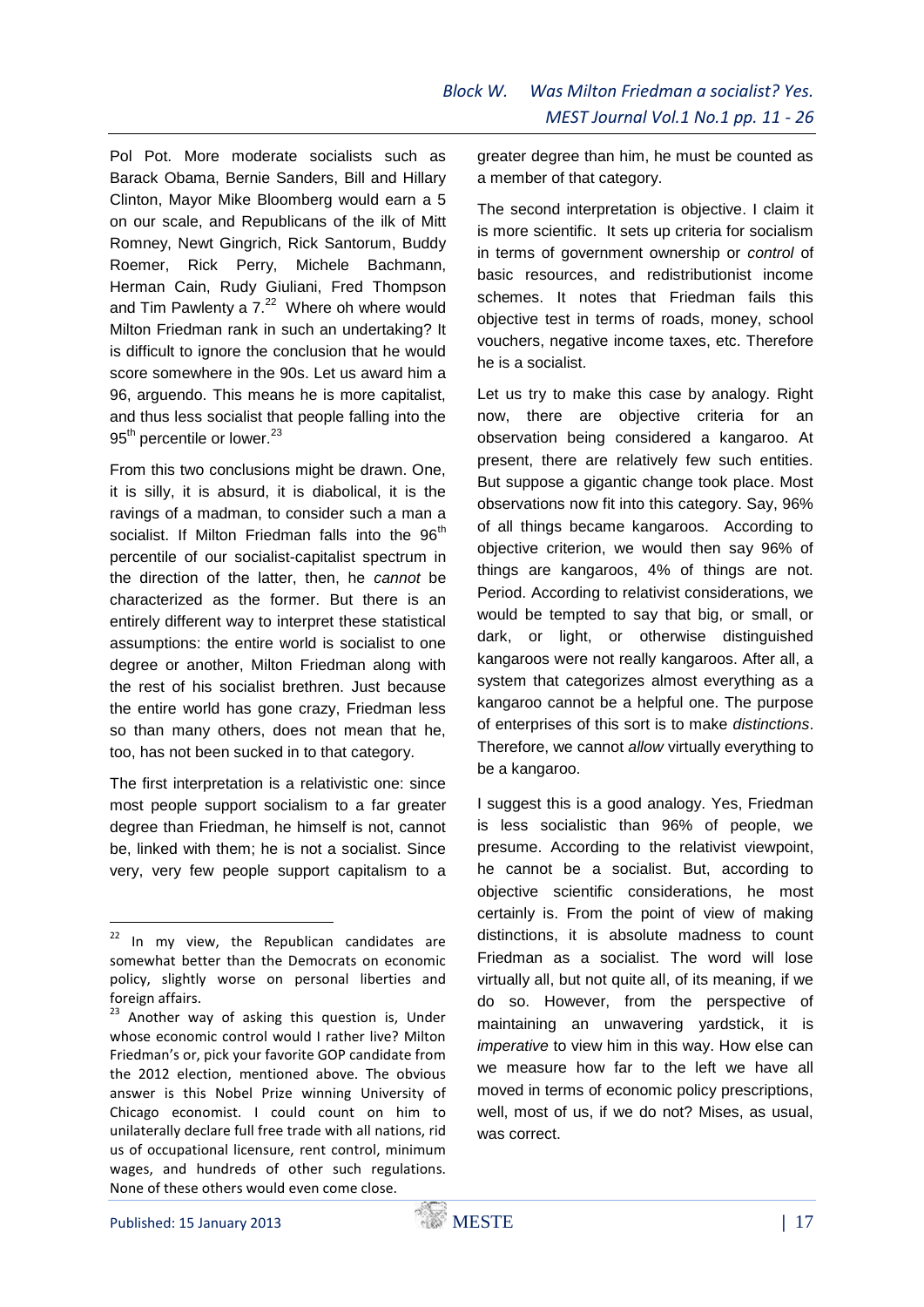Friedman is a socialist. $24$  For that matter, he and his entire Chicago School $^{25}$  are a "bunch of socialists."

Some might say in this regard it is not a good way to classify things if most items fall under only one category. It cannot be denied that the system employed in this paper places most people, Milton Friedman certainly included, on the socialist side of the ledger. However, the overwhelming majority of species are invertebrates. Some 95% of all animals lack a spinal chord. $26$  Does this render a distinction between invertebrates and vertebrates invalid? Of course not.

## **4.4 Cognitive significance**

According to this objection, I emphasize that Friedman did not fully support the free market, and provide a good list of examples to support this. But what is gained by the extra step of calling Friedman a socialist? It adds nothing to the list of deviations and appears empty of cognitive significance.

But there is "cognitive significance." It is in this way, and *only* in this way, that we can demonstrate how far our society has come from

(Encyclopedia, 2012)

its former embrace of laissez faire capitalism. This objection relies, for its coherence, on a *relative* measure. Yes, in this sense, it is barking mad to consider Friedman as a socialist, since there are so many, many people who are far more socialist than he. However, if and only if we use an *absolute* calculus can we see the movement of the entire society. Let us employ an analogy. According to the Flynn (1984), (1987), (2007), (2012 ) effect, all of our IQ measurements are rising over time. An individual with a high IQ many years ago might have been 4 standard deviations above the mean. If this Flynn effect long continues, a person with that IQ score will only be mediocre. According to the gist of this objection, it would be untoward to utilize an objective criterion; only a relative one would be significant. But this would hardly hold true if the Flynn effect is actually occurring.

## **4.5 Mises, too, was a socialist**

If "socialist" includes those who favor any government ownership or control, then of course Mises would be a socialist as well Friedman. That may be technically true, according to the author's definition, but then by what criteria to we distinguish Mises from Marx, or Friedman from Marx?

This is a very powerful objection, in that I am very loath to consider Mises as a socialist. However, this objection, too, must be rejected. Mises may have had one or two deviations from true laissez faire capitalism, or anarcho capitalism; Friedman had more than a dozen. 'twas Mises who called Friedman a socialist, not the other way around. Perhaps the most powerful argument undermining this objection is that there is even a case to be made in behalf of the claim that Mises was actually an anarcho capitalist.

I take it as a given that secession, not merely to the state, county, city, borough, neighborhood level, but down to the *individual*, is a form of free market anarchism (Gordon, 1998); (Hülsmann, 2003); (Kinsella, 2009); (Kreptul, 2003); (McGee, Secession Reconsidered, 1994A), (McGee, 1994B). (See also (Secession Equals Anarhy, 2012); (Smithson, 2010) (Smithson, 2010); (Wright, 2010))

 $24$  States Rothbard (1971 [2002]): "... as we examine Milton Friedman's credentials to be *the* leader of free-market economics, we arrive at the chilling conclusion that it is difficult to consider him a freemarket economist at all."

<sup>&</sup>lt;sup>25</sup> For criticisms of other members of the Chicago School on these grounds, see on Simons (Block W. E., 2002) (Rothbard, 2002); on Brozen and Posner (Block W. , 1994); on Becker (Murphy, 2008), on Becker and Coase (North, 1990); on Coase (Barnett & Block., 2005B) (Barnett & Block, 2007) (Barnett & Block, 2009B); (Block W. , 1977B), (Block W. , 1995), (Block W. , 1996), (Block W. , 2000), (Block W. , 2003), (Block W. , 2006), (Block W. E., 2010A), (Block W. E., 2010B), (Block W. E., 2010C); (Block, Barnett, & Callahan, 2005); (Cordato R. E., 1989), (Cordato R. E., 1992A), (Cordato R. E., 1992B), (Cordato R. E., 1997), (Cordato R. , 1998), (Cordato R. , 2000); (Fox, 2007); (Hoppe, 2004); (Krauss, 1999); (Krecke, 1996); (Lewin, 1982); (North, 1990) (North, 1992) (North, 2002); (Rothbard, 1982), (Rothbard, 1973); (Stringham E. , 2001); (Stringham & White, 2004); (Terrell, 1999)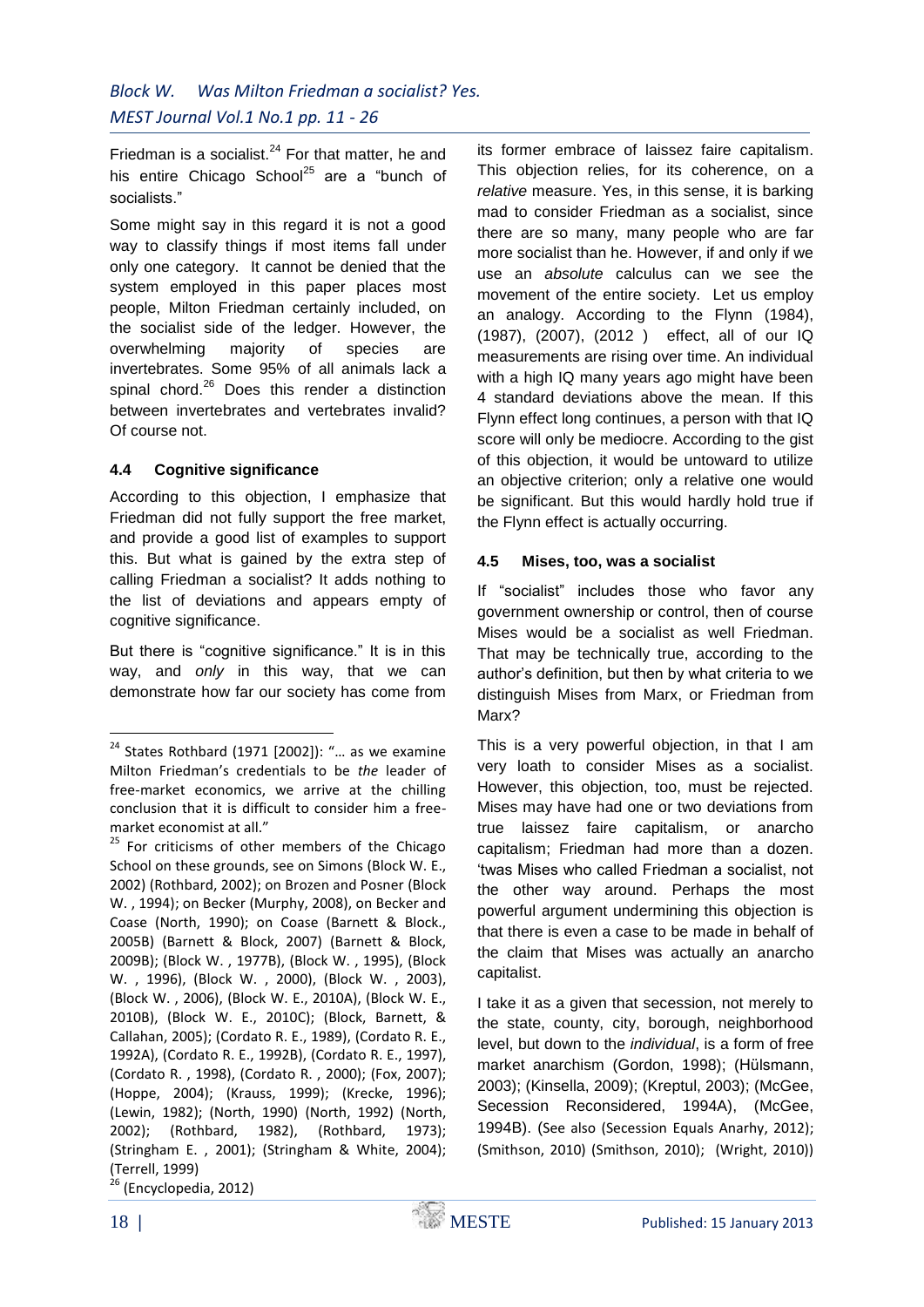Here are some statements from Mises that are compatible with this stance:

"A nation, therefore, has no right to say to a province: You belong to me, I want to take you. A province consists of its inhabitants. If anybody has a right to be heard in this case it is these inhabitants. Boundary disputes should be settled by plebiscite" (Mises L. v., 1969).

"No people and *no part* of a people shall be held against its will in a political association that it does not want" (Mises L. v., 1983).

"Liberalism (Mises' position – present author) knows no conquests, no annexations; just as it is indifferent towards the state itself, so the problem of the size of the state is unimportant to it. It forces *no one* against his will into the structure of the state…. When *a part* of the people of the state wants to drop out of the union, liberalism does not hinder it from doing so" (Mises, 1983, pp. 39-40, emphasis added).

"If it were in any way possible to grant this right of self-determination to every *individual person*, it would have to be done" (Mises L. , 1978, p. 109). For support of the claim that while Mises was not a free market anarchist, he came close, see (Kinsella, 2009)

As to distinguishing Friedman and Marx, the former was a moderate socialist, the latter a radical one.

## **5 Conclusion**

Milton Friedman is a socialist. It matters not at all that most of the world is far more socialist than he. It would not deflect this accusation if he were the most capitalist, the least socialist, of any person on the entire planet. He would still be a socialist, objectively speaking. It matters not one whit that such a conclusion will prove to be an embarrassment among the cognoscenti, the intellectuals of political philosophy.

## **6 Works Cited**

- Allen, J. T. (1993). Negative Income Tax. *The Concise Encyclopedia of Economics. Library of Economics and Liberty.* Retrieved November 23, 2012, from http://www.econlib.org/library/Enc1/NegativeIncomeTax.html
- Anderson, W., Block, W., DiLorenzo, T. J., Mercer, I., Snyman, L., & Westley., C. (2001). The Microsoft Corporation in Collision with Antitrust Law. *The Journal of Social, Political and Economic Studies, 26*(1, Winter), 287 - 302.
- Anon. (2008). *The concise encyclopedia of economics - Milton Friedman (1912 - 2006).* Retrieved from Library of economics and liberty: http://www.econlib.org/library/Enc/bios/Friedman.html#
- Anon. (2012, 09 28). *Secession Equals Anarhy*. Retrieved from National Park Service: http://www.nps.gov/liho/historyculture/secanarchy.htm
- Armentano, D. T. (1999). *Antitrust: The Case for Repeal.* Auburn, AL: Mises Institute.
- Barnett, W. I., & Block, W. (2007, 11). Coase and Van Zandt on Lighthouses. *Public Finance Review, 35*(6), 710-733.
- Barnett, W. I., & Block, W. E. (2005A). Money: Capital Good, Consumers' Good, or (Media of) Exchange Good? *Review of Austrian Economics. 18 (2):* , 179-194.
- Barnett, W. I., & Block, W. E. (2005A). Money: Capital Good, Consumers' Good, or (Media of) Exchange Good? *Review of Austrian Economics, 18*(2), 179-194.
- Barnett, W. I., & Block, W. E. (2009A). Investment and Consumption: A critique of Rothbard's claim that there can be no such thing as governmental 'investment'. *Journal of Public Finance and Public Choice, 27*(2-3), 183-188.
- Barnett, W. I., & Block., W. (2005B). Professor Tullock on Austrian Business Cycle Theory. *Advances in Austrian Economics, 8*, 431-443.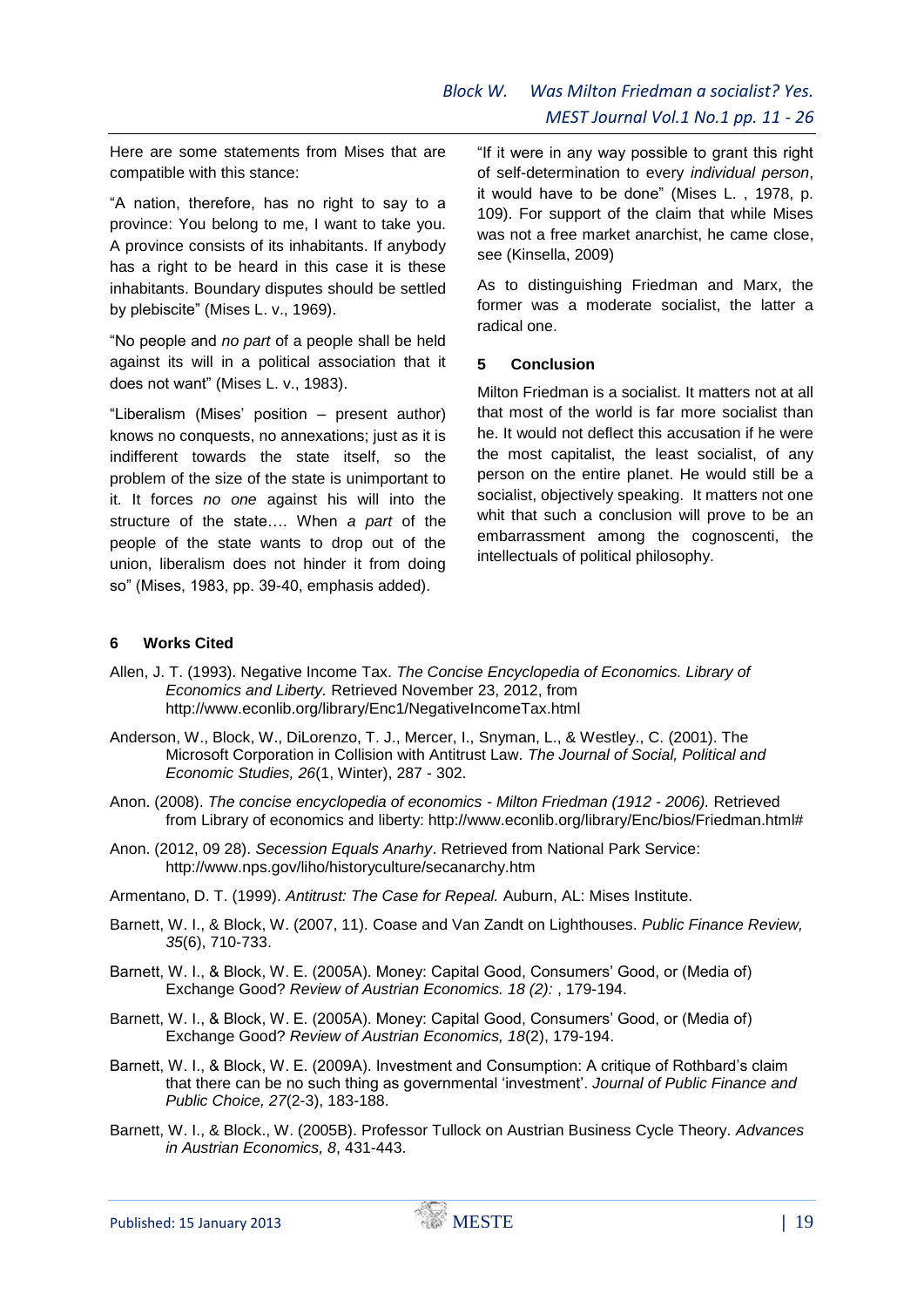- Barnett, W. I., Block, W., & Saliba., M. (2007, Summer). Predatory pricing. *Corporate Ownership & Control, 4*(4), 401-406.
- Barnett, W., & Block, W. (2009B). Coase and Bertrand on Lighthouses. *Public Choice, 140*(1-2), 1–13. Retrieved from http://dx.doi.org/10.1007/s11127-008-9375-x
- Barnett, W., Block, W., & Saliba., M. (2005, Summer). Perfect Competition: A Case of 'Market-Failure. *Corporate Ownership & Control, 2*(4), 70-75.
- Block, W. ( 1996). O.J.'s Defense: A Reductio Ad Absurdum of the Economics of Ronald Coase and Richard Posner. *European Journal of Law and Economics, 3*, 265-286. Retrieved from http://www.walterblock.com/publications/block\_oj's-defense.pdf
- Block, W. (1977A). Austrian Monopoly Theory a Critique. *The Journal of Libertarian Studies, I*(4), 271-279.
- Block, W. (1977B, Spring). Coase and Demsetz on Private Property Rights. *The Journal of Libertarian Studies: An Interdisciplinary Review, I*(2), 111-115. Retrieved from http://www.mises.org/journals/jls/1\_2/1\_2\_4.pdf
- Block, W. (1982). *Amending the Combines Investigation Act.* Vancouver: The Fraser Institute.
- Block, W. (1994). Total Repeal of Anti-trust Legislation: A Critique of Bork, Brozen and Posner. *Review of Austrian Economics, 8*(1), 35-70.
- Block, W. (1995). Ethics, Efficiency, Coasean Property Rights and Psychic Income: A Reply to Demsetz. *Review of Austrian Economics, 8*(2), 61-125. Retrieved from http://www.mises.org/journals/rae/pdf/rae8\_2\_4.pdf
- Block, W. (2000, Spring). Private Property Rights, Erroneous Interpretations, Morality and Economics: Reply to Demsetz. *Quarterly Journal of Austrian Economics, 3*(1), 63-78. Retrieved from http://www.mises.org/journals/qjae/pdf/qjae3\_1\_8.pdf
- Block, W. (2003, Summer). Private property rights, economic freedom, and Professor Coase: A Critique of Friedman, McCloskey, Medema and Zorn. *Harvard Journal of Law and Public Policy, 26*(3), 923-951. Retrieved from http://findarticles.com/p/articles/mi\_go2782/is\_3\_26/ai\_n6640908/?tag=content
- Block, W. (2006). Coase and Kelo: Ominous Parallels and Reply to Lott on Rothbard on Coase. *Whittier Law Review, 27*(4), 997-1022.
- Block, W. E. ( 2010B, Winter). Rejoinder to Brooks on Coase and Demsetz. *Quarterly Journal of Austrian Economics, 13*(4), 56-73. Retrieved from http://mises.org/journals/qjae/pdf/qjae13\_4\_3.pdf
- Block, W. E. (2002, Fall). Henry Simons Is Not A Supporter of Free Enterprise. *Journal of Libertarian Studies, 16*(4), 3-36. Retrieved from http://www.mises.org/journals/jls/16\_4/16\_4\_2.pdf
- Block, W. E. (2010A). A Response to Brooks' Support of Demsetz on the Coase Theorem. *Dialogue, 2*. Retrieved from http://www.uni-svishtov.bg/dialog/2010/2.10.WB.pdf
- Block, W. E. (2010C, Fall). Rejoinder to Boettke on Coasean Economics and Communism. *Romanian Economic and Business Review, 5*(3), 9-90. Retrieved from http://www.rebe.rau.ro/REBE%205%203.pdf
- Block, W., & Barnett II, W. (2008., 06). Continuums. *Journal Etica e Politica / Ethics & Politics, 1*, 151- 166. Retrieved from http://www2.units.it/~etica/ ; http://www2.units.it/~etica/2008\_1/BLOCKBARNETT.pdf
- Block, W., & Barnett., W. (2009, June/December). Monopsony Theory. *American Review of Political Economy, 7*(1/2), 67-109. Retrieved from http://www.arpejournal.com/ARPEvolume7number1- 2/Block-Barnett.pdf; http://www.arpejournal.com/
- Block, W., Barnett, W. I., & Callahan, G. (2005). The Paradox of Coase as a Defender of Free Markets. *NYU Journal of Law & Liberty, 1*(3), 1075-1095. Retrieved from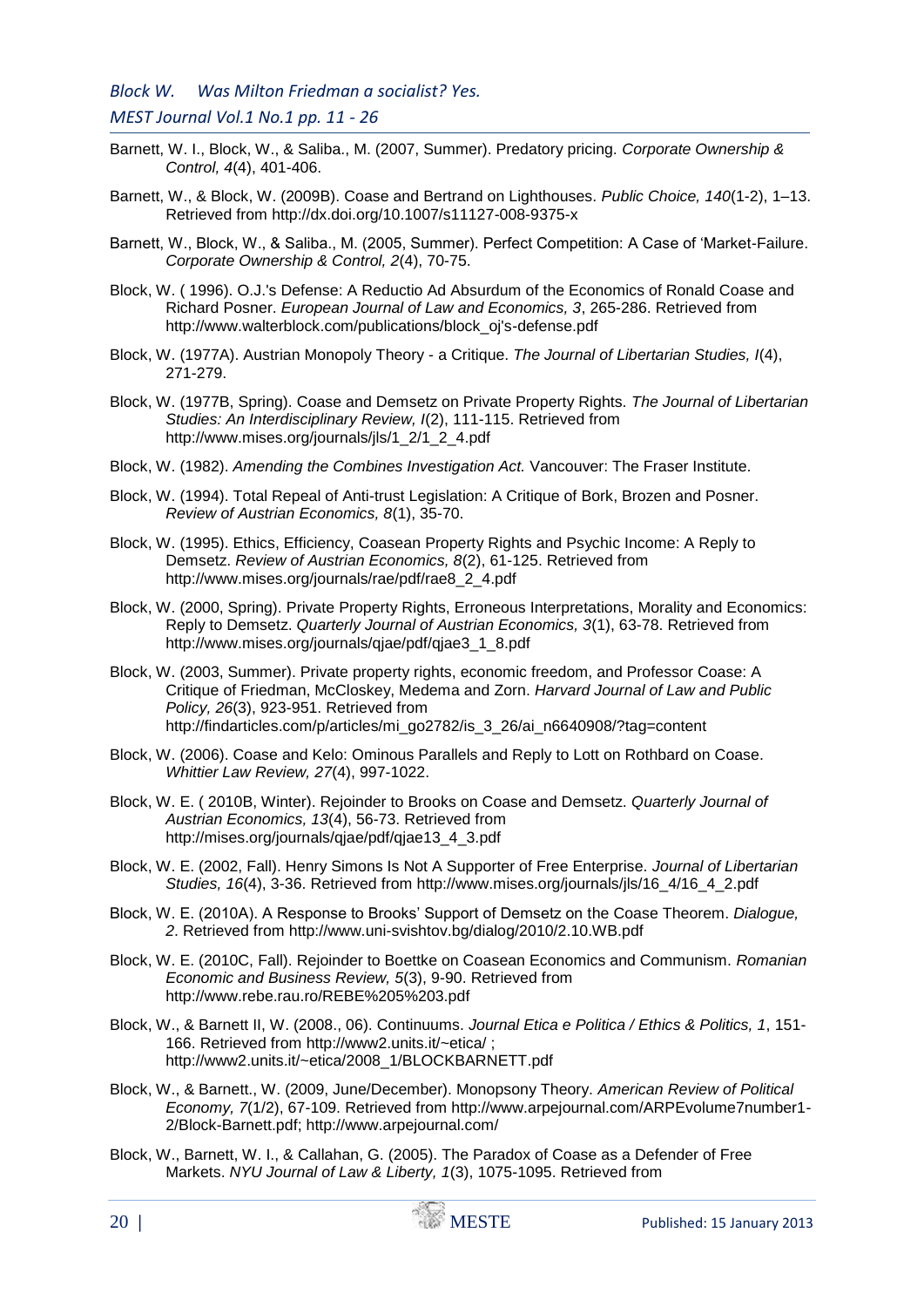http://tinyurl.com/2hbzd4;

http://www.nyujll.org/articles/Vol.%201%20No.%203/Vol.%201%20No.%203%20- %20Barnett,%20Block%20and%20Callahan.pdf; http://tinyurl.com/2hbzd4

- Boudreaux, D. J., & DiLorenzo, T. J. (1992). The Protectionist Roots of Antitrust. *Review of Austrian Economics, 6*(2), 81-96.
- Cordato, R. (1998, Spring). Time Passage and the Economics of Coming to the Nuisance: Reassessing the Coasean Perspective. *Campbell Law Review, 20*(2), 273-292.
- Cordato, R. (2000, 09). Chasing Phantoms in a Hollow Defense of Coase. *The Review of Austrian Economics, 13*(2), 193-208.
- Cordato, R. E. (1989, Spring). Subjective Value, Time Passage, and the Economics of Harmful Effects. *Hamline Law Review, 12*(2), 229-244.
- Cordato, R. E. (1992A, Fall). Knowledge Problems and the Problem of Social Cost. *Journal of the History of Economic Thought, 14*, 209-224.
- Cordato, R. E. (1992B). *Welfare Economics and Externalities in an Open-Ended Universe: A Modern Austrian Perspective.* Boston: Kluwer.
- Cordato, R. E. (1997, Winter). Market-Based Environmentalism and the Free Market: They're Not the Same. *The Independent Review, 1*(3), 371-386.
- Costea, D. ". (2003, Fall). A Critique of Mises's Theory of Monopoly Prices. *The Quarterly Journal of Austrian Economics, 6*(3), 47 - 62. Retrieved from http://www.mises.org/journals/qjae/pdf/qjae6\_3\_3.pdf
- DiLorenzo, T. J. (1996). The Myth of Natural Monopoly. *Review of Austrian Economics, 9*(2), 43-58. Retrieved from http://www.mises.org/journals/rae/pdf/rae9\_2\_3.pdf
- DiLorenzo, T., & High., J. (1988, 07). Antitrust and Competition, Historically Considered. *Economic Inquiry, 26*(1), 423-435.
- Doherty, B. (2012). *The Increasingly Libertarian Milton Friedman.* Retrieved from Reason: http://reason.com/archives/2012/11/20/the-increasingly-libertarian-milton-frie/print
- Donahue, P. (2007, 07 14). *Milton Friedman - Greed.* Retrieved 12 2012, from Youtube: http://www.youtube.com/watch?v=RWsx1X8PV\_A
- Ebenstein, L. (2012). *The Indispensable Milton Friedman.* Washington, DC: Regnery Books.
- Encyclopedia. (2012). *What percentage of animals are invertebrates?* Retrieved from Answers Encyclopedia: http://answers.encyclopedia.com/question/percentage-animals-invertebrates-90468.html
- FF. (n.d.). *Mission & History.* Retrieved from The Friedman Foundation for education choice: http://www.edchoice.org/About-Us/Mission---History.aspx
- Flynn, J. R. (1984). The mean IQ of Americans: Massive gains 1932 to 1978. *Psychological Bulletin, 95*(1), 29–51.
- Flynn, J. R. (1987). Massive IQ gains in 14 nations: What IQ tests really measure. *Psychological Bulletin, 101*(2), 171–191.
- Flynn, J. R. (2007). *What is Intelligence?: Beyond the Flynn Effect.* Cambridge: Cambridge University Press.
- Flynn, J. R. (2012 ). *Are We Getting Smarter?: Rising IQ in the 21st Century.* Cambridge: Cambridge University Press.
- Fox, G. (2007, Fall). The Real Coase Theorems. *The Cato Journal: An Interdisciplinary Journal of Public Policy Analysis, 27*(3), 373-396. Retrieved from http://www.cato.org/pubs/journal/cj27n3/cj27n3-5.pdf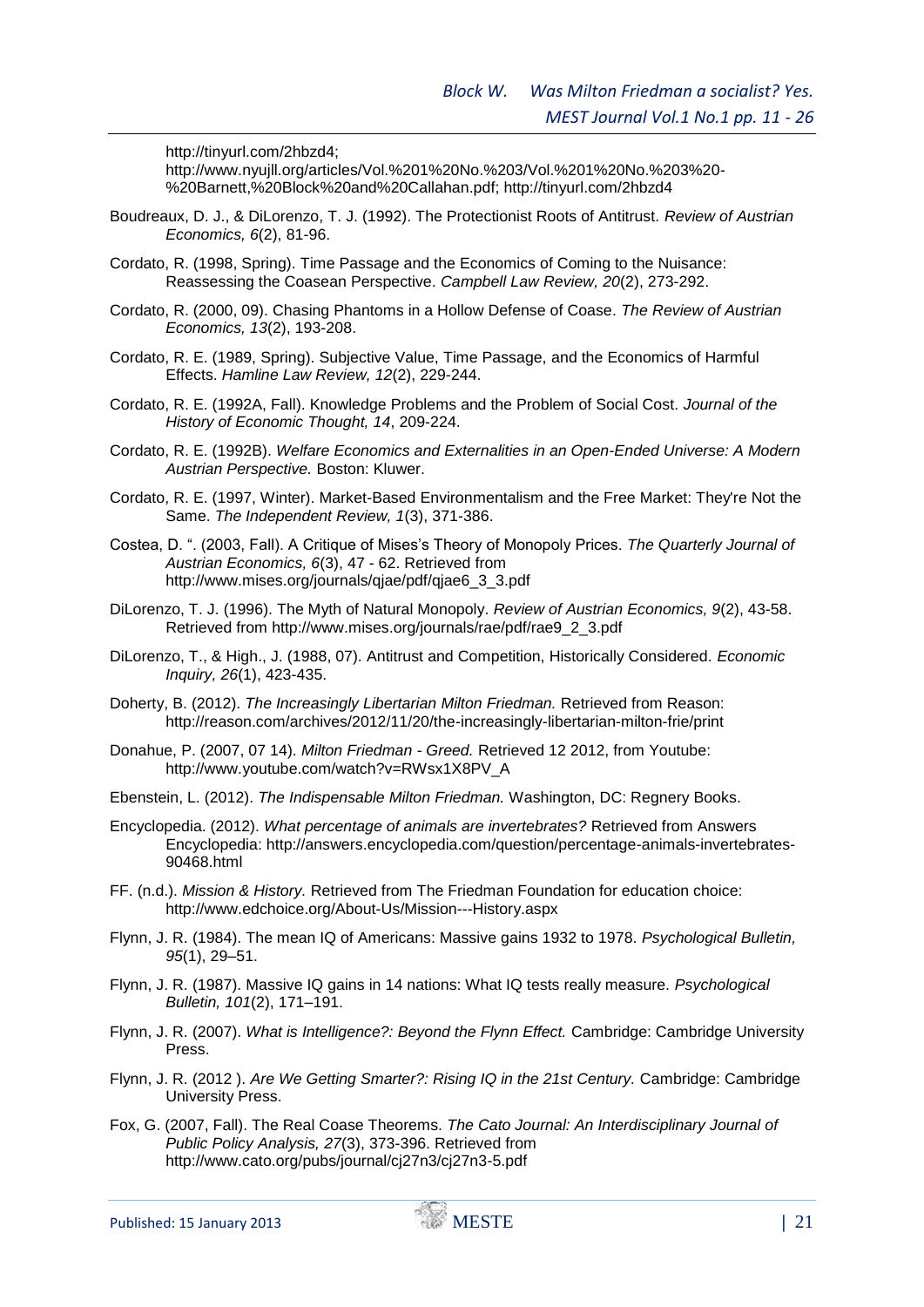Friedman, M. (1962). *Capitalism and Freedom.* Chicago: University of Chicago Press.

Friedman, M. (1962). *Capitalism and Freedom.* Chicago: University of Chicago Press.

- Friedman, M. (1999, March/April). Policy Forum: The Business Community's Suicidal Impulse. *Cato Policy Report, 21*(2), 1-16. Retrieved from http://www.cato.org/pubs/policy\_report/v21n2/friedman.html
- Friedman, M. (2003, 03 04). Milton Friedman on Vouchers. (C. Michelle, Interviewer) CNBC. Retrieved from http://www.edchoice.org/The-Friedmans/The-Friedmans-on-School-Choice/Milton-Friedman-on-Vouchers.aspx
- Friedman, M. (2012A). *End the fed*. Retrieved from The Money Masters: http://www.themoneymasters.com/the-money-masters/milton-friedman-end-the-fed/#header
- Friedman, M. (2012B, 05 9). *Milton Friedman PBS free to chose 1980 Vol 1 of 10 Power of the Market.* Retrieved from YouTube: http://www.youtube.com/watch?v=f1Fj5tzuYBE
- Friedman, M., & Boorstin, D. (1951). *How to plan and pay for the safe and adequate highways we need.*
- Friedman, M., & Friedman, R. (1998). *Two Lucky People: Memoirs.* Chicago: University of Chicago Press.
- Friedman, M., & Friedman, R. D. (1980). *Free to chose.* New York: Harcourt Brace Jovanovich.
- Gillespie, N. (2005, 05). *The father of modern school reform.* Retrieved from reason.com: http://reason.com/archives/2005/12/01/the-father-of-modern-school-re
- Gordon, D. (1998). *Secession, State, and Liberty.* New Brunswick, N.J.: Transaction.
- High, J. (1984-1985). Bork's Paradox: Static vs Dynamic Efficiency in Antitrust Analysis. *Contemporary Policy Issues, 3*, 21-34.
- Hoppe, H.-H. (2004, 10 11). *The Ethics and Economics of Private Property.* Retrieved from LewRockwel.com: http://www.lewrockwell.com/hoppe/hoppe11.html
- Hoppe, H.-H. (2006). *The Economics and Ethics of Private Property: Studies in Political Economy and Philosophy. Second Edition.* Auburn, AL: Ludwig von Mises Institute. Retrieved from http://mises.org/books/economicsethics.pdf
- Hülsmann, J. G. (2003). Secession and the Production of Defense. In H.-H. Hoppe, *The Myth of National Defense: Essays on the Theory and History of Security Production* (pp. 369-414). Auburn, AL: The Ludwig von Mises Institute. Retrieved from http://mises.org/etexts/defensemyth.pdf
- Huntsman, J. (2011, 10 28). *Romney's a 'perfectly lubricated weather vane'.* Retrieved from CNN Politics: http://politicalticker.blogs.cnn.com/2011/10/28/huntsman-romneys-a-perfectlylubricated-weathervane/
- Kaza, G. (1997, 06). The Mont Pelerin Society's 50th Anniversary. *The Freeman*, 347-351. Retrieved from http://www.fee.org/the\_freeman/detail/the-mont-pelerin-societys-50th-anniversary
- Kinsella, S. (2009, 08 07). *Was Mises an Anarchist?* Retrieved from StephanKinsella.com: http://www.stephankinsella.com/2009/08/was-mises-an-anarchist/
- Krauss, M. (1999, Spring). Tort Law, Moral Accountability, and Efficiency: Reflections on the Current Crisis. *Markets and Morality, 2*(1). Retrieved from http://www.acton.org/publicat/m\_and\_m/1999\_spr/krauss.html
- Krecke, E. (1996, 03). "Law and the Market Order: An Austrian Critique of the Economic Analysis of Law. *Journal des Economistes et des Etudes Humaines, 7*(1), 19-37.
- Kreptul, A. (2003, Fall). The Constitutional Right of Secession in Political Theory and History. *The Journal of Libertarian Studies, 17*(4), 30-100. Retrieved from http://www.mises.org/journals/jls/17\_4/17\_4\_3.pdf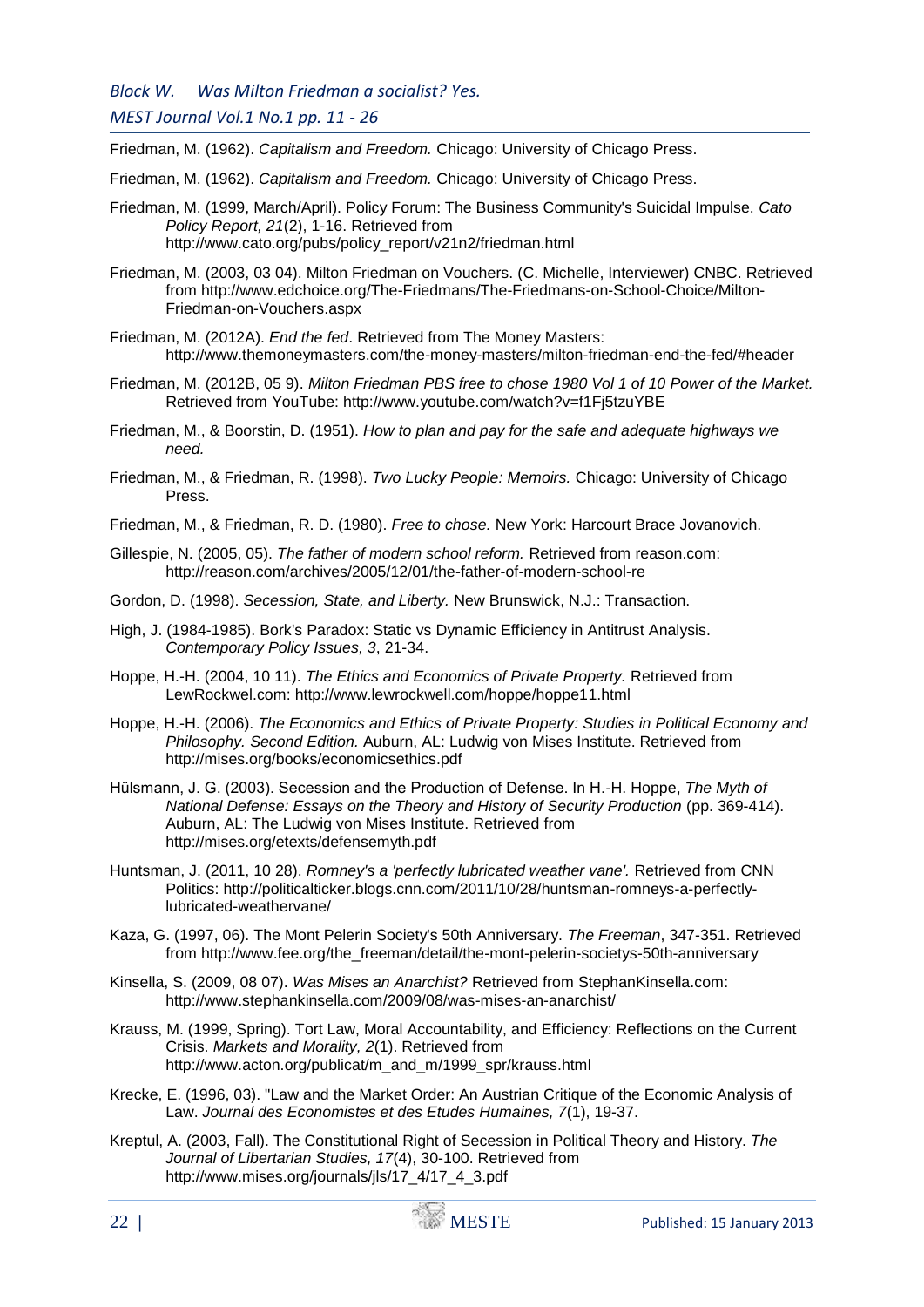- Lewin, P. ( 1982, Spring). Pollution Externalities: Social Cost and Strict Liability. *Cato Journal, 2*(1), 205-229.
- Lind, M. ( 2012 , 08 07). Thank you, Milton Friedman: How conservatives' economic hero helped make the case for big government. *Salon*. Retrieved from http://www.salon.com/2012/08/07/thank\_you\_milton\_friedman/
- Lindsey, R. (2006, 05). Do Economists Reach A Conclusion on Road Pricing? The Intellectual History of an Idea. *Econ Journal Watch, 3*(2), 292-379.
- Malcolm, N. (2001). *Ludwig Wittgenstein: A Memoir.* Oxford: Oxford University Press.
- Marx, K. ( 1875). *Critique of the Gotha Program.* Retrieved from Marxists Internet Archive: http://www.marxists.org/archive/marx/works/1875/gotha/ch01.htm
- McChesney, F. (1991). Antitrust and Regulation: Chicago's Contradictory Views. *Cato Journal, 10*.
- McGee, R. W. (1994A, Fall). Secession Reconsidered. *The Journal of Libertarian Studies, 11*(1), 11- 33. Retrieved from http://www.mises.org/journals/jls/11\_1/11\_1\_2.pdf
- McGee, R. W. (1994B, Spring). Secession as a Tool for Limiting the Growth of State and Municipal Government and Making it More Responsive: A Constitutional Proposal. *Western State University Law Review, 21*, 499. Retrieved from http://heinonline.org/HOL/LandingPage?collection=journals&handle=hein.journals/wsulr21&div =29&id=&page=
- Memehunter. ( 2012, 10 29). The Mont Pèlerin Society: The ultimate neoliberal Trojan horse. *The Daily Knell*. Retrieved from http://thedailyknell.wordpress.com/2012/10/29/the-mont-pelerinsociety-the-ultimate-neoliberal-trojan-horse/
- Mises, L. (1978). *Liberalism (In the Classical Tradition).* Kansas City: Sheed Andrews, & McMeel, Inc.
- Mises, L. v. (1969). *Omnipotent Government.* New Rochelle, N.Y.: Arlington House.
- Mises, L. v. (1983). *Nation, State and Economy.* Retrieved from Ludwig von Mises Institute: http://mises.org/nsande/pt1iich2~b.asp
- Mises, L. v. (2009). *Socialism - an economic and sociological analysis.* Auburn, Alabama: Ludwig von Mises Institute. Retrieved from http://books.google.rs/books?id=dPkB7AiURigC&pg=PA20; http://mises.org/books/socialism/preface\_second\_german\_edition.aspx
- Mullat, J. E. (2012, 10 19). *The Welfare Policy Dilemma of a Negative Income Tax System: Normative Approach.* Retrieved from Social Science Research Network - Tomorrow's Research Today: http://papers.ssrn.com/sol3/papers.cfm?abstract\_id=2165949
- Murphy, R. P. (2008, 11 24). *An Open Letter to Gary Becker re: Depressions.* Retrieved from Ludwig von Mises Institute: http://mises.org/story/3220
- North, G. (1976). Educational Vouchers: The Double Tax. *The Freeman, 26*(5). Retrieved from http://www.thefreemanonline.org/featured/educational-vouchers-the-double-tax
- North, G. (1990). *Tools of Dominion: The Case Laws of Exodus .* Tyler, TX: Institute for Christian Economics.
- North, G. (1992). *The Coase Theorem.* Tyler, TX: The Institute for Christian Economics.
- North, G. (2002, Fall). Undermining Property Rights: Coase and Becker. *The Journal of Libertarian Studies: An Interdisciplinary Review, 16*(4), 75-100. Retrieved from http://www.mises.org/journals/jls/16\_4/16\_4\_5.pdf
- North, G. (2011, 06 30). *Just Say No to School Vouchers . . . Again.* Retrieved from LewRockwell.com: http://lewrockwell.com/north/north999.html
- Northrup, C. C. (2003). *The American Economy: A Historical Encyclopedia* (Vol. 2). Santa Barbara, California: ABC-CLIO, Inc. Retrieved from http://books.google.ca/books?id=3DE4P7NdaycC&pg=PA493&lpg=PA493&dq=milton+friedm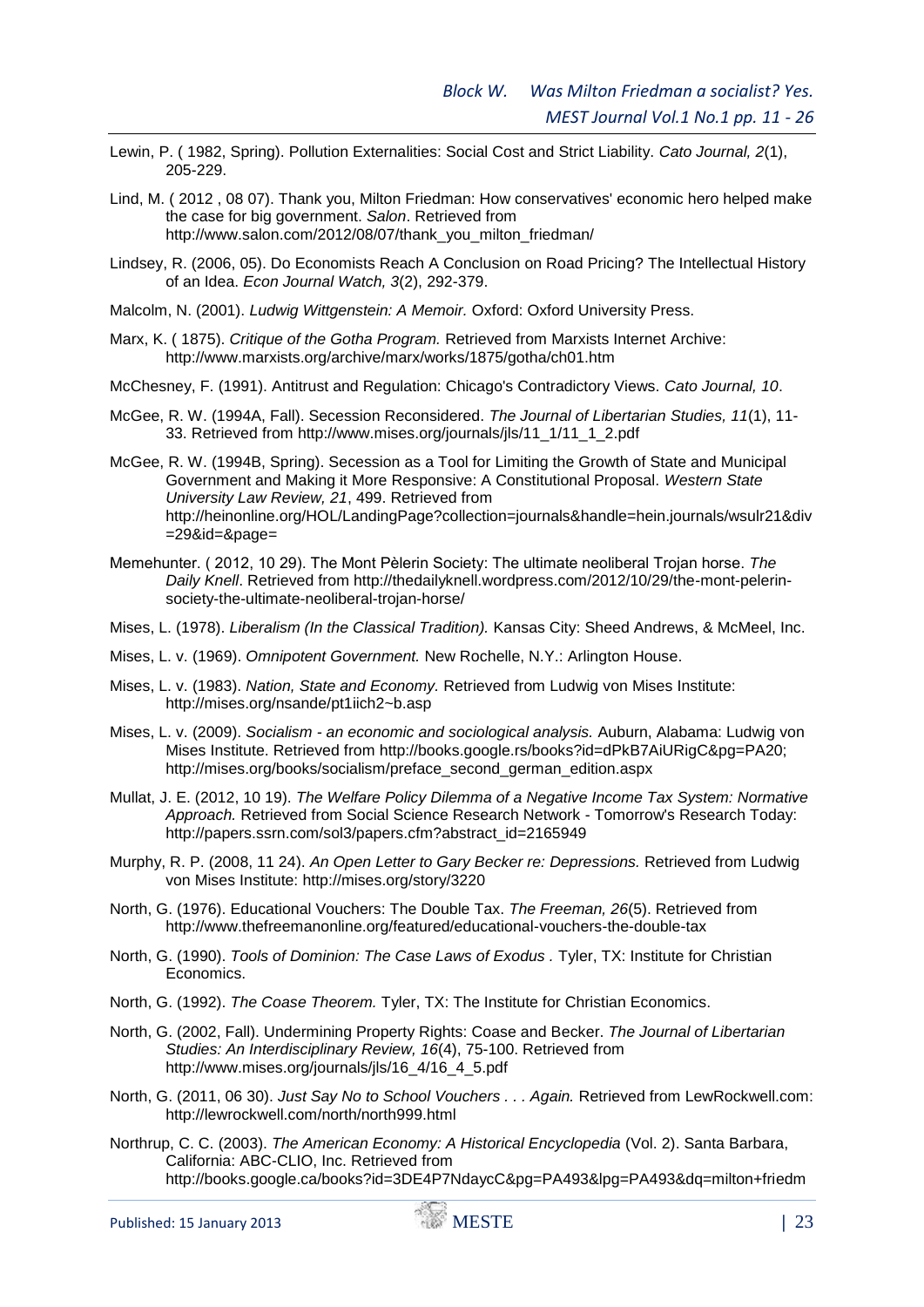an+eminent+domain&source=bl&ots=mv\_HfZ\_WtZ&sig=3c13pHNaIuaAf2MHQSCS3xDGbpA &hl=en&sa=X&ei=3z-wUPe2BoGQiQKuvIB4&ved=0CD4Q6AEwAw;

- Pena, D. S. (2011, 04 04). *You Might Be a Marxist If ... You Believe in From Each According to Their Abilities, to Each According to Their Needs.* Retrieved from PA Political Affairs - Marxism. Fresh. Daily.: http://politicalaffairs.net/you-might-be-a-marxist-if-you-believe-in-from-eachaccording-to-their-abilities-to-each-according-to-their-needs/
- Polya, G. (2007). 'To each according to his needs' for Spaceship Earth. *State of Nature: An Online Journal of Radical Ideas*. Retrieved from http://www.stateofnature.org/toEachAccording.html
- RB. (2012, 02 15). *For the Welfare of All.* Retrieved from Hannah Arendt Center Bard College: http://www.hannaharendtcenter.org/?tag=negative-income-tax
- Rockwell, J. L. (1998, 09 1). *Vouchers: Enemy of Religion.* Retrieved from Ludwig von Mises Institute: http://www.mises.org/fullstory.aspx?control=106&id=79
- Rockwell, L. (2000). *Education and the Election.* Retrieved from LewRockwell.com: http://www.lewrockwell.com/rockwell/educationandelection.html
- Rockwell, L. (2002, 07 02). *Vouchers: Another Name for Welfare.* Retrieved from LewRockwell.com: http://www.lewrockwell.com/rockwell/voucher2.html
- Rome, G., & Block., W. (2006). Schoolhouse Socialism. *Journal of Instructional Psychology, 33*(1), 83- 88. Retrieved from http://findarticles.com/p/articles/mi\_m0FCG/is\_1\_33/ai\_n16118909/?tag=content;col1
- Romney, M. (2012, 10 3). *THE REAL MITT ROMNEY - THE WEATHER-VANE CANDIDATE--- A collection of flip-flips and suit changes from the past, present and no doubt the future…*. Retrieved from THE REAL MITT ROMNEY - THE WEATHER-VANE CANDIDATE: http://mittromney2012potus.blogspot.com/
- Ron, P. (2010). *End the Fed.* New York, N.Y.: Grand Central Publishing.
- Rothbard, M. N. (1971 [2002]). Milton Friedman Unraveled. *Individualist*, 3-7. Retrieved from http://www.lewrockwell.com/rothbard/rothbard43.html
- Rothbard, M. N. (1973, Spring). Value Implications of Economic Theory. *The American Economist*, 35- 39. Retrieved from http://mises.org/page/1412
- Rothbard, M. N. (1982, Spring). Law, Property Rights, and Air Pollution. *Cato Journal, 2*(1). Retrieved from http://www.mises.org/rothbard/lawproperty.pdf; http://mises.org/story/2120
- Rothbard, M. N. (1994). Vouchers: What Went Wrong? In M. N. Rothbard, *Making Economic Sense* (pp. 1, 8). Auburn, AL: The Ludwig von Mises Institute. Retrieved from http://mises.org/econsense/ch43.asp
- Rothbard, M. N. (1995). *Making Economic Sense.* Auburn, AL: Mises Institute.
- Rothbard, M. N. (1997, Spring). Value Implications of Economic Theory," Logic of Action I (Cheltenham, UK: Edward Elgar), pp. *American Economist*, 35-39.
- Rothbard, M. N. (2002, Fall). Milton Friedman Unraveled. *Journal of Libertarian Studies, 16*(4), 37-54. Retrieved from http://www.mises.org/journals/jls/16\_4/16\_4\_3.pdf
- Rothbard, M. N. (2004 [1962]). *Man, Economy and State.* Auburn AL: Ludwig von Mises Institute, Scholar's Edition. Retrieved from http://www.mises.org/rothbard/mes.asp
- Saletan, W. (2012, 08 23). *The Abortion Weathervane.* Retrieved from Slate: http://www.slate.com/articles/news\_and\_politics/frame\_game/2012/08/romney\_abortion\_and\_ rape he s a flip flopper not an extremist .html
- Salisbury, D. F. (2003, 08 28). What Does a Voucher Buy? A Closer Look at the Cost of Private Schools. *Cato Institute Policy Analysis, 486*.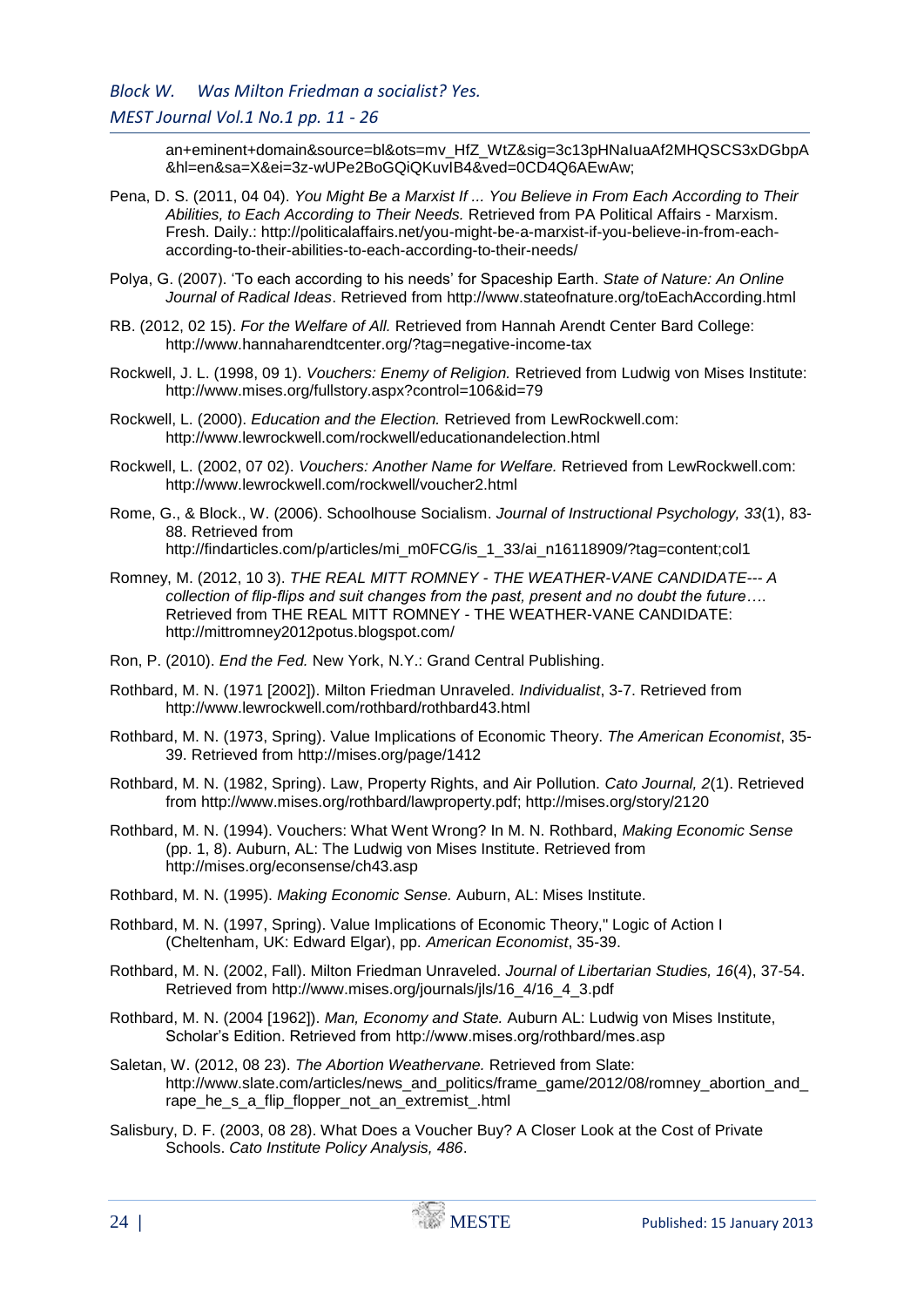Seagraves, J. (2008, 08 26). *"Privatize The Roads!" Says PhD Economist.* Retrieved from Cutizen Economists: http://www.citizeneconomists.com/blogs/2008/08/26/privatize-the-roads-saysphd-economist/comment-page-1/#comment-950768

Shugart II, W. F. (1987). Don't Revise the Clayton Act, Scrap It! *Cato Journal*(6), 925.

Smith, J. F. (1983, Jan-Feb). Why not Abolish Antitrust? *Regulation*, 23.

- Smithson, J. (2010, 02 25). *Secession as a way of achieving anarchy*. Retrieved from freedomain: http://board.freedomainradio.com/forums/p/24619/190802.aspx
- Stringham, E. (2001, Summer). Kaldor-Hicks Efficiency and the Problem of Central Planning. *Quarterly Journal of Austrian Economics, 4*(2), 41-50. Retrieved from http://www.mises.org/journals/qjae/pdf/qjae4\_2\_3.pdf
- Stringham, E. P., & White, M. (2004). Economic Analysis of Tort Law: Austrian and Kantian Perspectives. (M. Oppenheimer, & N. Mercuro., Eds.) *Law and Economics: Alternative Economic Approaches to Legal and Regulatory Issues*, 374-392. Retrieved from http://www.sjsu.edu/stringham/docs/Stringham.and.White2005.pdf
- Summers, L. (2006, 11 19). The Great Liberator. *The New York Times*. Retrieved from http://www.nytimes.com/2006/11/19/opinion/19summers.html
- Terrell, T. D. (1999, Fall). Property Rights and Externality: The Ethics of the Austrian School. *Journal of Markets and Morality, 2*(2). Retrieved from http://www.questia.com/read/1G1- 186433151/property-rights-and-externality-the-ethics-of-the
- TiMT. (2012, 08 13). *Mitt "The Lubricated Weathervane Candidate" Romney's 18 Flip Flop Positions with Videos. Who is Mitt Romney and Can You Really Trust Him to be Your President?* Retrieved from The People's View: http://www.thepeoplesview.net/2012/08/mitt-lubricatedweathervane-candidate.html
- Tucker, J. (1998A, 03). Controversy: Are Antitrust Laws Immoral? *Journal of Markets & Morality, 1*(1), 75-82. Retrieved from http://www.acton.org/publications/mandm/mandm\_controversy\_35.php
- Tucker, J. (1998B, 03). Controversy: Are Antitrust Laws Immoral? A Response to Kenneth G. Elzinga. *Journal of Markets & Morality, 1*(1), 90-94. Retrieved from http://www.acton.org/publications/mandm/mandm\_controversy\_37.php
- Vance, L. M. (1996, 11). Friedman's Mistake. *The Free Market, 14*(11).
- Wiki. (2012, 12 02). *Ludwig von Mises*. Retrieved from Wikipedia: http://en.wikipedia.org/wiki/Ludwig\_von\_Mises#Criticisms
- Wright, G. (2010, 01 24). *The secession approach to convert people to anarchy*. Retrieved from Ludwig von Mises Institute: https://mises.org/community/forums/t/13748.aspx
- Yates, S. (2002A, 07 06). *"Vouchers and Government Control.* Retrieved from LewRockwell.com: http://www.lewrockwell.com/yates/yates58.html
- Yates, S. (2002B, 07 13). *Refuting the voucherites.* Retrieved from http://www.lewrockwell.com/yates/yates59.html
- Young, A., & Block., W. ( 1999). Enterprising Education: Doing Away with the Public School System. *International Journal of Value Based Management, 12*(3), 195-207. Retrieved from http://www.mises.org/etexts/enterprisingedu.pdf; http://www.mises.org/story/2216; http://www.walterblock.com/publications/enterprising\_education.pdf

| Received for publication: | 10.12.2012 |
|---------------------------|------------|
| Accepted for publication: | 28.12.2012 |